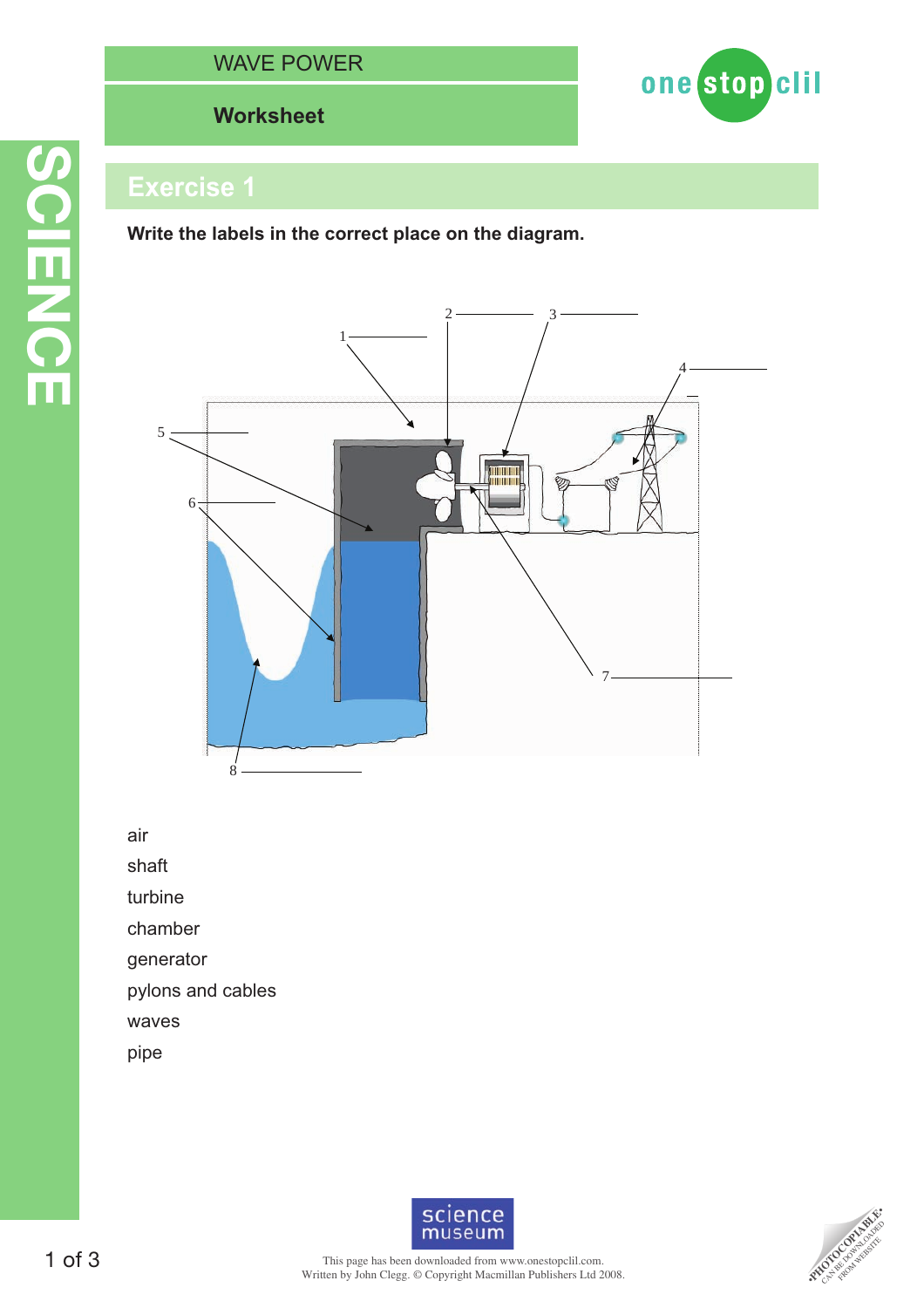# **Exercise 2**

#### Match the first part of each sentence with the correct ending.

- 1. Waves powers a generator 2. The pipe converts the energy into electricity 3. The turbine is fitted with a turbine 4. The air is connected to a shaft 5. The turbine is sucked back down the pipe when the waves leave the chamber 6. The shaft is sent via pylons and cables to homes around the country 7. The generator crash into a chamber and drive air into a pipe
- 8. The electricity rotates as the air is forced past it



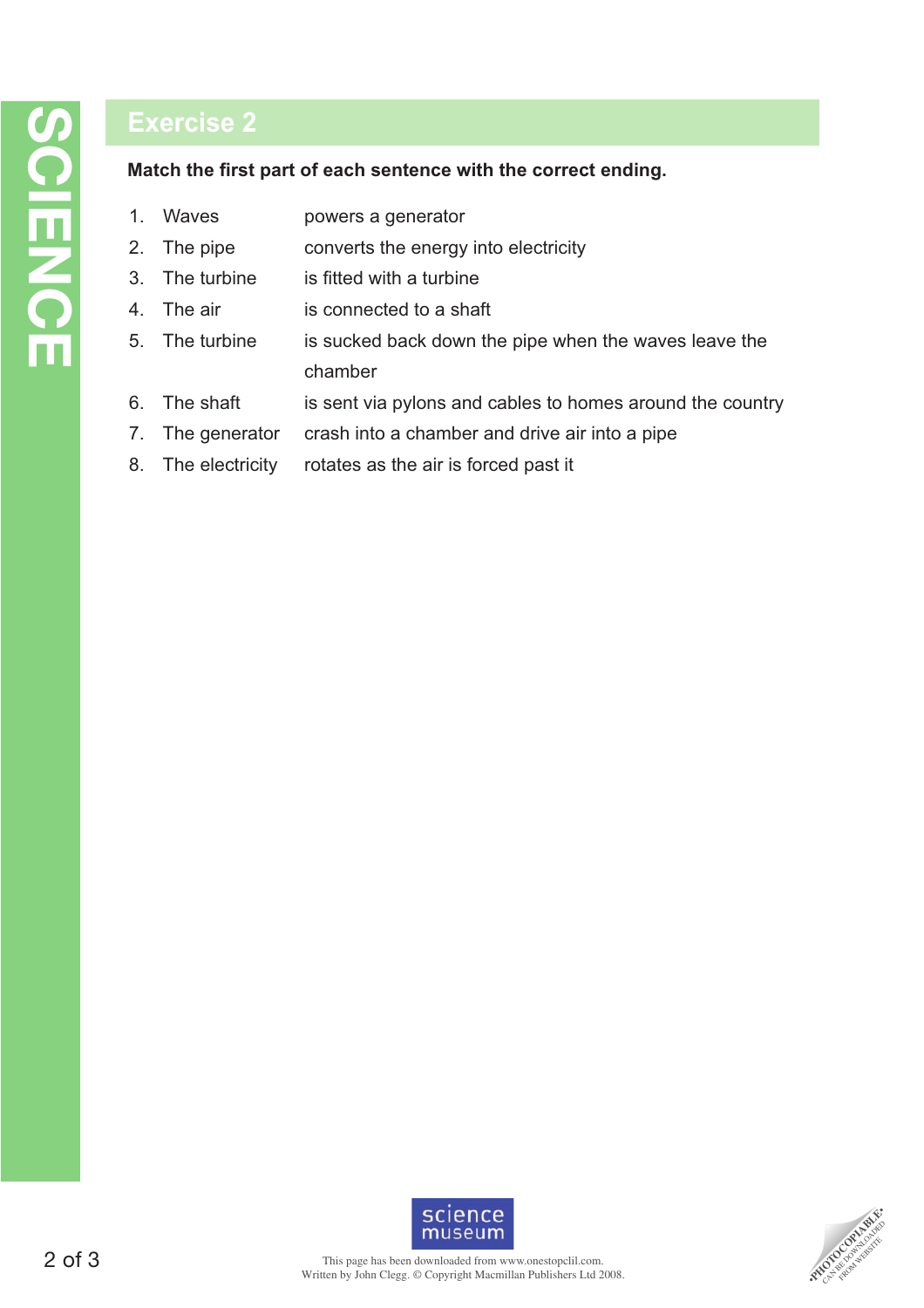# **Exercise 3**

**Write sentences about the pictures, using the prompts.**











- 1. As waves crash … chamber, seashore, drive, air, pipe, top, chamber
- 2. The pipe is fitted with a turbine … rotate, air, force, past
- 3. As the waves leave the chamber … air, suck, pipe, keep, turbine, move
- 4. The turbine is connected to a shaft which … power, generator, convert, energy, electricity
- 5. Electricity is sent … pylon, cable, home, country



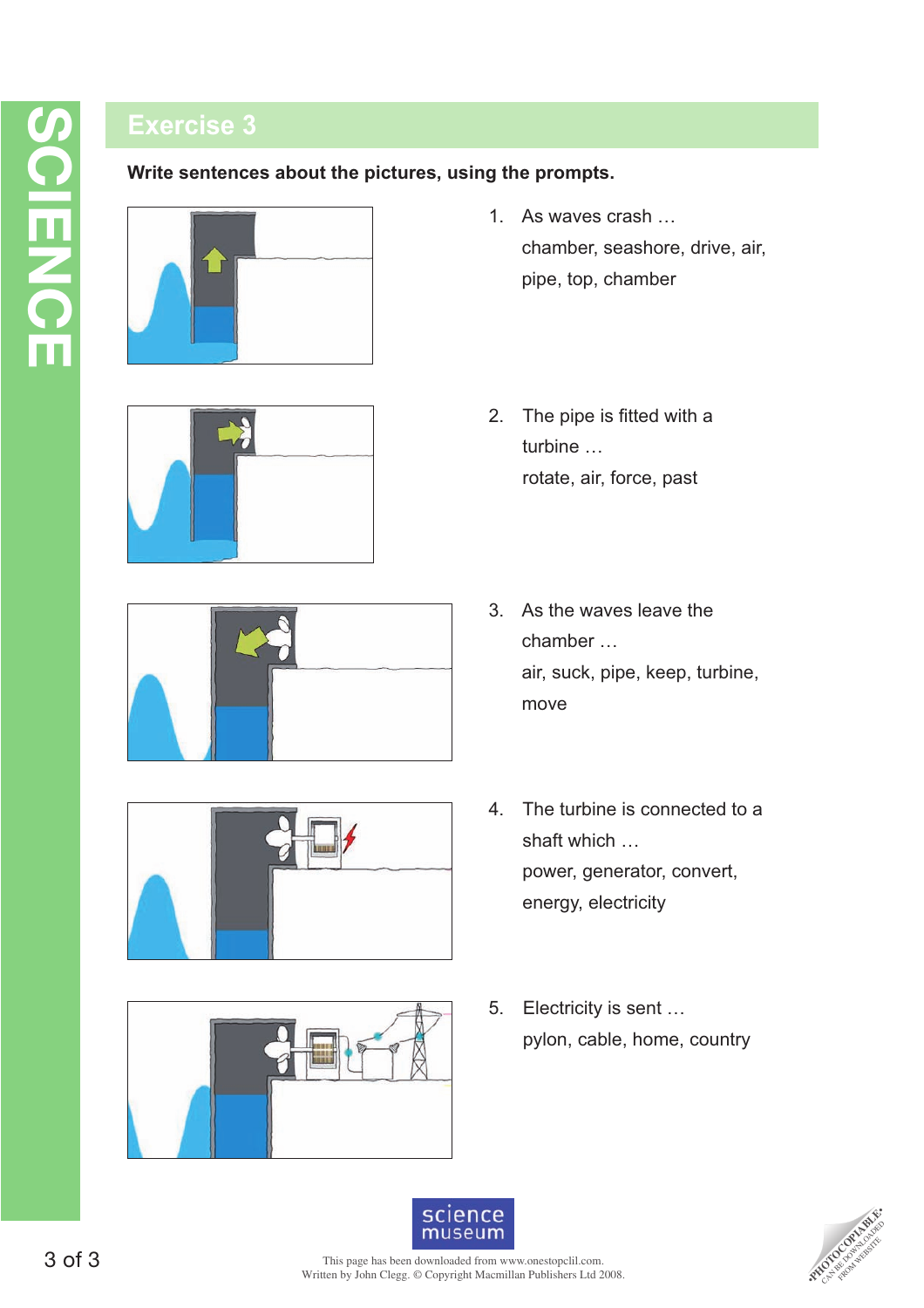

# **Objectives**

#### **Science**

Students learn how the energy in waves can be used to produce electricity.

#### **Language**

Skills: Speaking, listening, reading and writing Grammar: Present simple tense, present simple passive, relative clauses with *which* Vocabulary: Nouns: *shaft, turbine, chamber, generator, pylons, cables, waves, pipe, energy, electricity, seashore* Verbs: *harness, produce, crash, drive, rotate, force, suck, connect, power, convert*

# *Activities*

| <b>Activities</b>                                                       | <b>Language skills</b>                                                                                   |
|-------------------------------------------------------------------------|----------------------------------------------------------------------------------------------------------|
| Students label a diagram showing how<br>wave power produces electricity | Vocabulary                                                                                               |
| They discuss how they think the process<br>works                        | Speaking; vocabulary; present<br>simple tense                                                            |
| They watch the animation and check if they<br>were correct              | Listening; reading; vocabulary                                                                           |
| They do a matching activity to make<br>sentences about the process      | Reading; vocabulary                                                                                      |
| They look at a picture sequence and write<br>captions using prompts     | Writing; vocabulary; present<br>simple tense; present simple<br>passive; relative clauses with<br>which  |
| (Groups only:) They give an oral<br>commentary on the animation         | Speaking; vocabulary; present<br>simple tense; present simple<br>passive; relative clauses with<br>which |

#### **Procedure**

#### **With the whole class**

(Typical situation: whole class watching the presentation and animation on an interactive whiteboard or projector.)

**1** [Slide 1] Introduce the topic. Ask the class what they know about wave power and how it is used to generate electricity. Introduce some key vocabulary (see above). Then ask the students to work in pairs or groups and do exercise 1 on the worksheet: they label the diagram. Monitor and help.



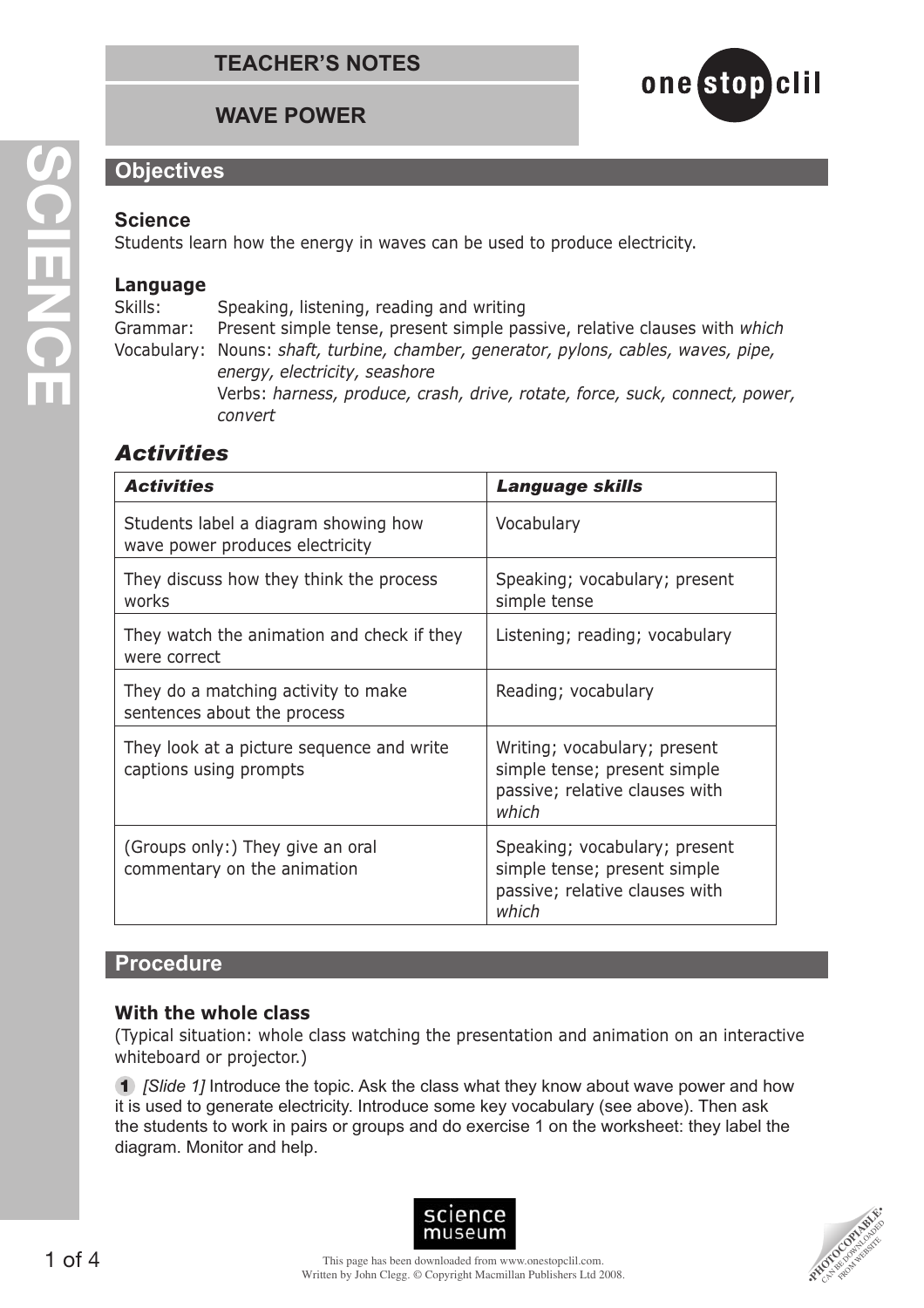

**2** Then ask the students to work in groups, talking about the diagram and saying how they think wave power is used to generate electricity. Monitor and help, but do not explain the process at this point.

**3** [Slides 2 and 3] Play the animation. Tell the students to listen and watch and check the labelling on their diagrams. Ask them if they were right about how wave power is used to generate electricity. Check that they have understood the whole process.

**4** *[Slide 4]* Students work in pairs and do exercise 2 on the worksheet: they match the first part of each sentence with the correct ending. Afterwards, check answers with the whole class. (See answer key.)

**5** Grammar focus 1 and 2 (optional – see below).

**6** Tell students not to look at exercise 2 while they do the next exercise. Students work in pairs or groups and do exercise 3 on the worksheet: they write sentences about the pictures using the prompts. Monitor and help. When students have finished, ask them to read out their sentences. (Sentences may differ from the suggested answers in the answer key.)

#### **With groups (one group studies wave power and then presents it to the class)**

(Typical situation: students arranged in groups around computers eg, in a language lab)

**1** [Slide 1] Ask the students to work in pairs or in their group and to do exercise 1 on the worksheet: they label the diagram. Monitor and help.

**2** Then ask the students to work in their group, talking about the diagram and saying how they think wave power is used to generate electricity.

**3** [Slides 2 and 3] Students play the animation, listening and watching to check the labelling on their diagrams and to see if they were right about how wave power is used to generate electricity.

**4** *[Slide 4]* Students do exercise 2 on the worksheet: they match the first part of each sentence with the correct ending. Afterwards, they can check their answers with the answer key.

**5** Grammar focus 1 and 2 (optional – see below).

**6** Tell students not to look at exercise 2 while they do the next exercise. Students do exercise 3 on the worksheet: they write sentences about the pictures using the prompts. They can either look at the suggested answers in the answer key or play the animation again to check their answers. (NB Students' sentences may differ from the suggested answers in the answer key.)

**7** [Slide 5] The group gets ready to give an oral commentary on the animation. They may wish to rehearse once or twice. Play the animation without sound; students give the commentary.



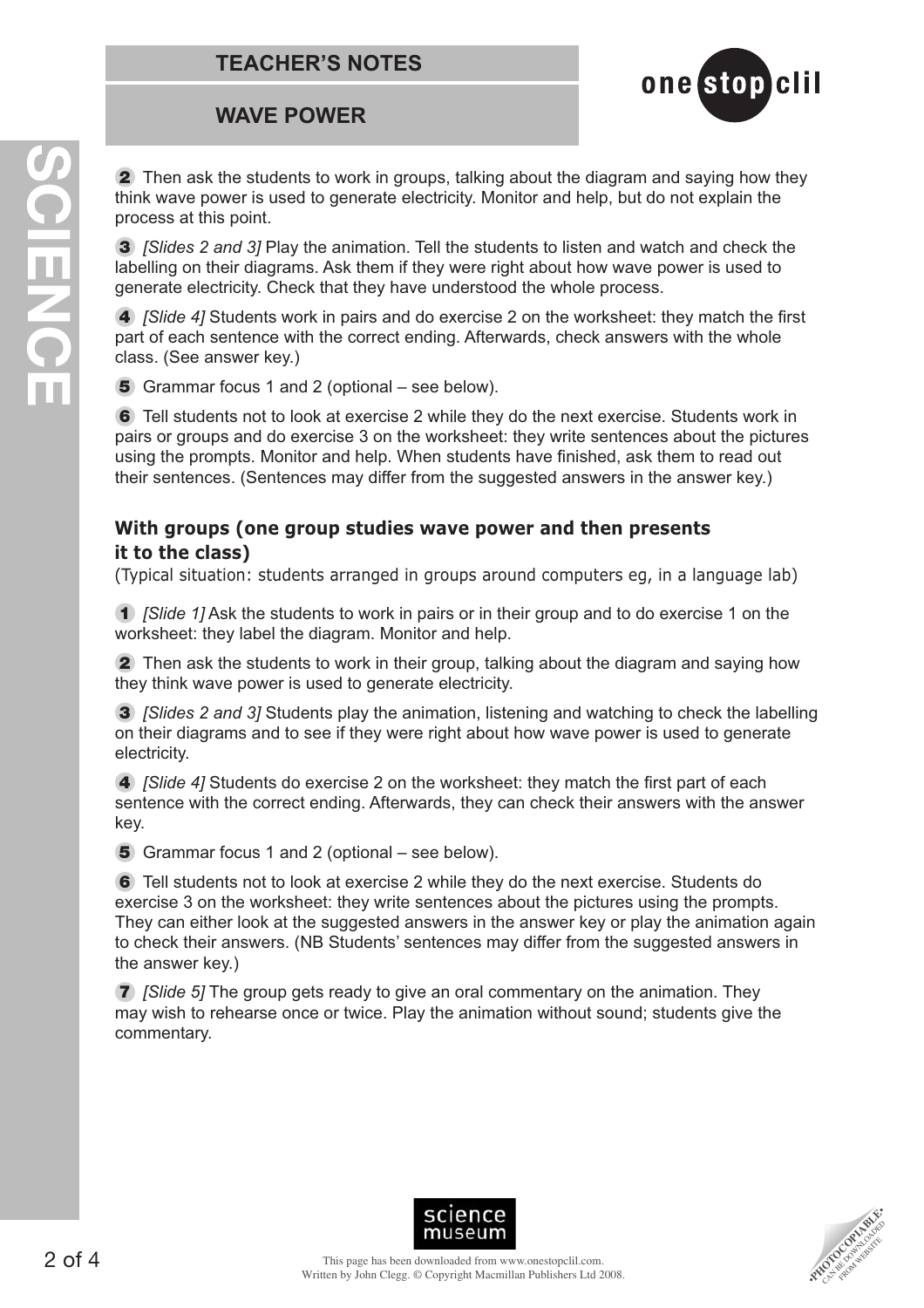

## **Grammar focus 1 (optional): present simple passive**

**1** Focus on completed sentence 4 from exercise 2: The air is sucked back down the pipe when the waves leave the chamber. Write the sentence on the board or ask students to highlight it on their worksheet. Underline the passive verb form is sucked back. Ask students to identify whether this verb form describes an active process or a passive process. Is the phrase describing what the subject (the air) does, or what happens to the subject?

**2** Explain to the students that scientific processes are often expressed using the present simple passive, because the most important thing is the event and not who or what carried it out. Ask students to identify some other examples of the present simple passive in exercise 2  $($ is fitted with, is connected to, is sent, is forced $)$ 

**3** Write the structure of the present simple passive on the board: am/are/is + past participle.

**4** If you wish, give students further grammar exercises practising the present simple passive to describe processes.

## **Grammar focus 2 (optional): relative clauses with** *which*

**1** Focus on completed sentences 2 and 3 from exercise 2: The pipe is fitted with a turbine. The turbine rotates as the air is forced past it. Write the sentences on the board or ask students to highlight them on their worksheet. Ask students if they can think of a way of joining the sentences together into one. See if anyone can suggest using which to replace the turbine in the second sentence: The pipe is fitted with a turbine which rotates as the air is forced past it.

**2** Explain to the students that which is a relative pronoun that is used to replace the subject or object of the verb and also to join parts of a sentence together.

**3** Write completed sentences 7 and 8 on the board or ask students to highlight them on their worksheet: The generator converts the energy into electricity. The electricity is sent via pylons and cables to homes around the country. See if students can join the sentences together with which: The generator converts the energy into electricity, which is sent via pylons and cables to homes around the country.

**4** Explain to students that while the relative pronoun which is used for things, who and whom can also be used for people. These relative pronouns can be replaced (sometimes but not always) by another relative pronoun, that.

**5** If you wish, give students further grammar exercises practising relative clauses.